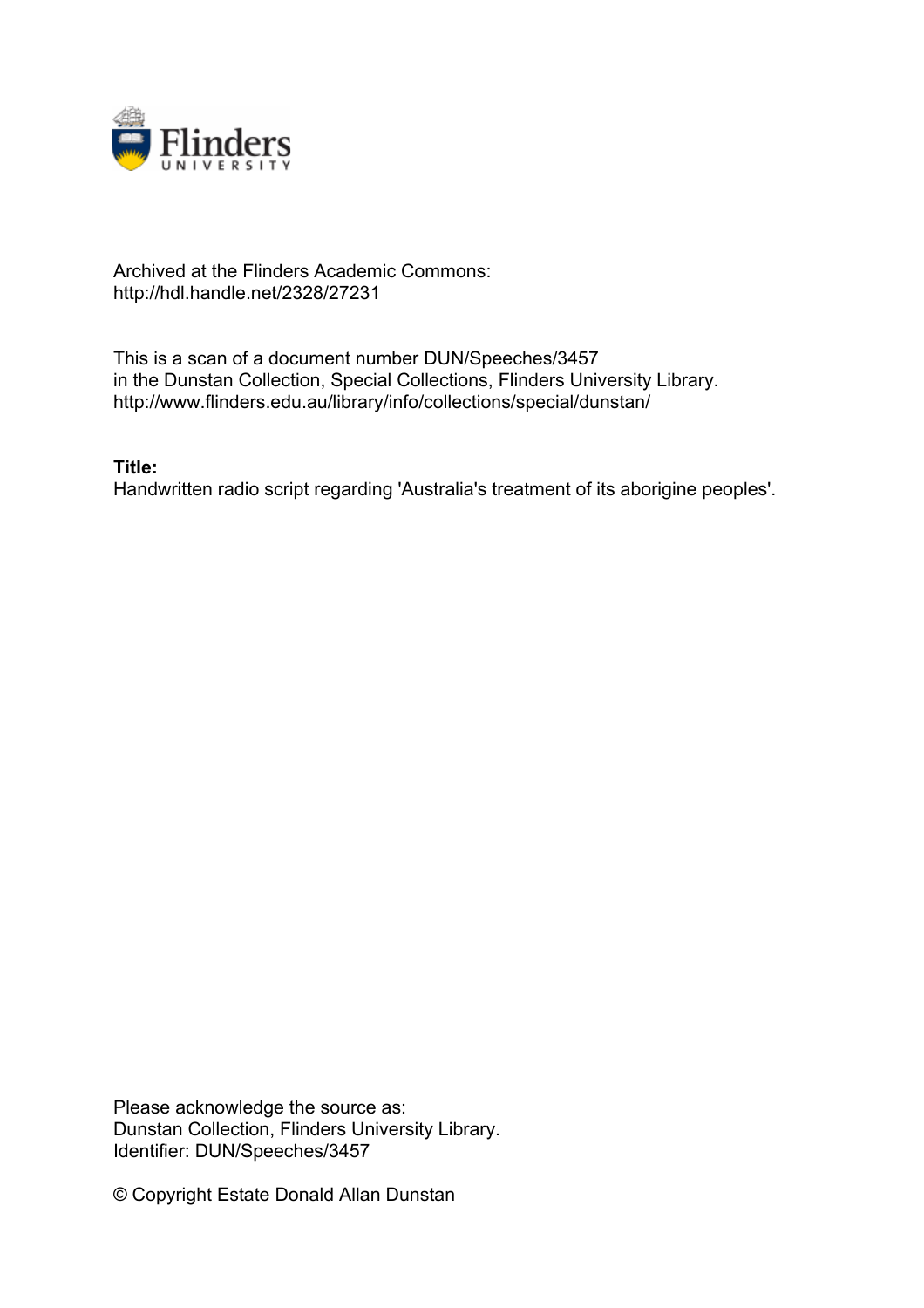D.A. Dunc Ton 3951<br> $5KA$ . 20/3/61 A.L.P. Gordenburg<br>Cordenburg<br>Robert from toriglie I would bring you à series of conventioning with people who would lill you in Their own words of Their possiblems. I am afraid ther my abitities as a recording engineer were not egreal to the occasion & the verneting for this weeks fortadeant was not up to scratch - so une voiet toure to protours In communicaning of the new series of talks until next week, by which time I struld think that I will be more Angéneur. Touight I want to till To you. about à particularie which, porticulooky in the byle of events of the part wrel, should be exercise the ininds of us all. We have seen how the hout of he Union of S. Africa was condenned for its policy of op we heid. Under This<br>policy The Bantu people who form The mayority of the coloured propole in the Union were served auess to facilities avoit Cable to European, devied adguati edeceatoir, de religated permanently to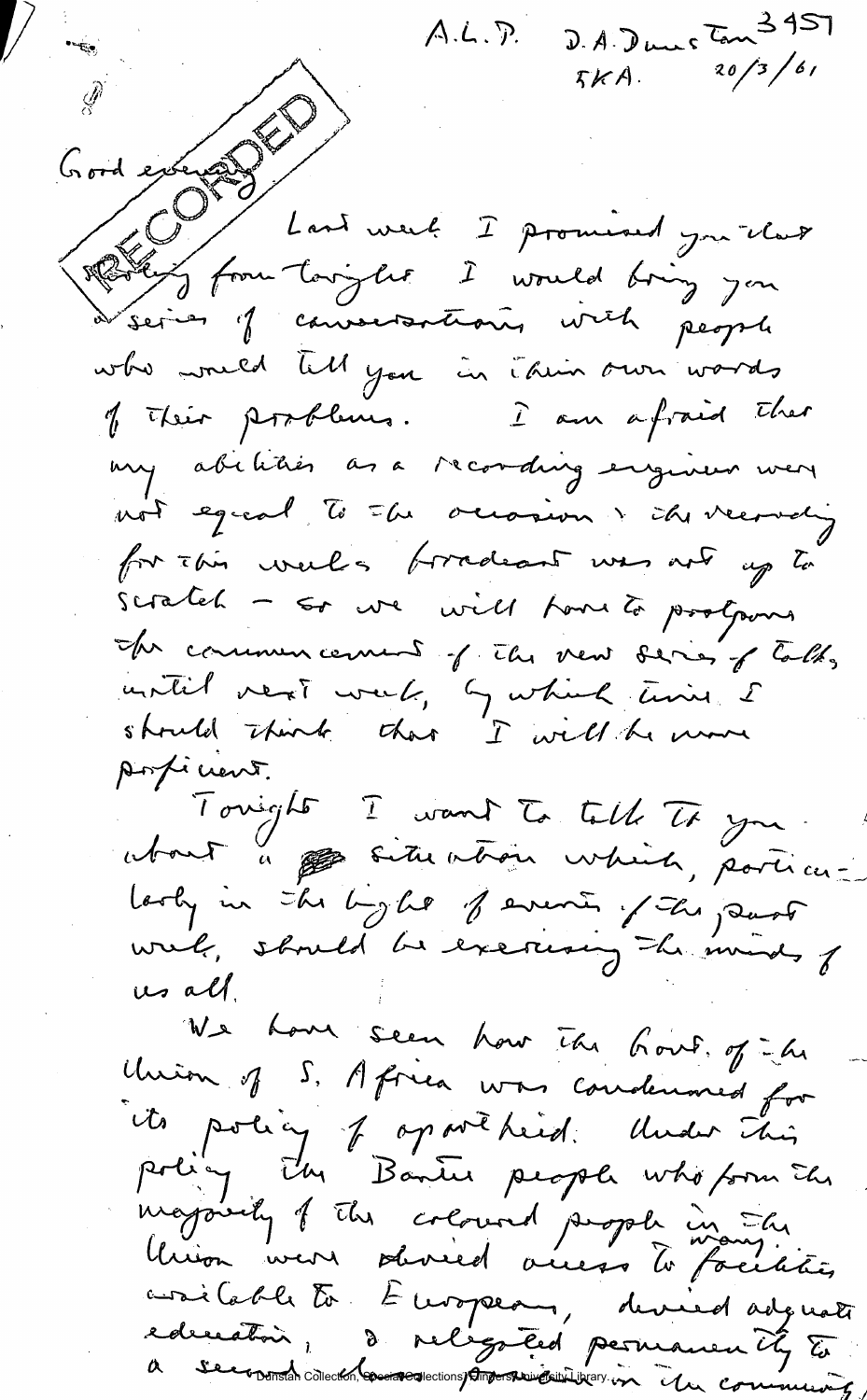I could go our for some time desoeking che politien politier of the S. African Gard.<br>Partien mal a The statement of Dr. Verwrered that apartheed is a policy of goodneighbourhous oppear au exercise fin des techniques f Dr. Goebbels - if you say it oppositely che touth of the everyth and bounderoye But enough of 5. Africa. The heating<br>Thing is it hat the mogarity of Commonwealth That policies of This kind an incompotable with the poinciples on which the lowmon-<br>weaten was founded it's. Menziephysisses concern for the fact that downsting policy of weather nations should be scritinized. Well fes right. For should theritalian questioned overseas we have week to avaint for. What is The position of These first ba no pour te legi lati pa Eine except in territory atchage to setuation his improved it mineures mont unoveisfactor. Thus on way cansin ruthing are whom adapped y severe exploitation.

Dunstan Collection, Special Collections, Flinders University Library.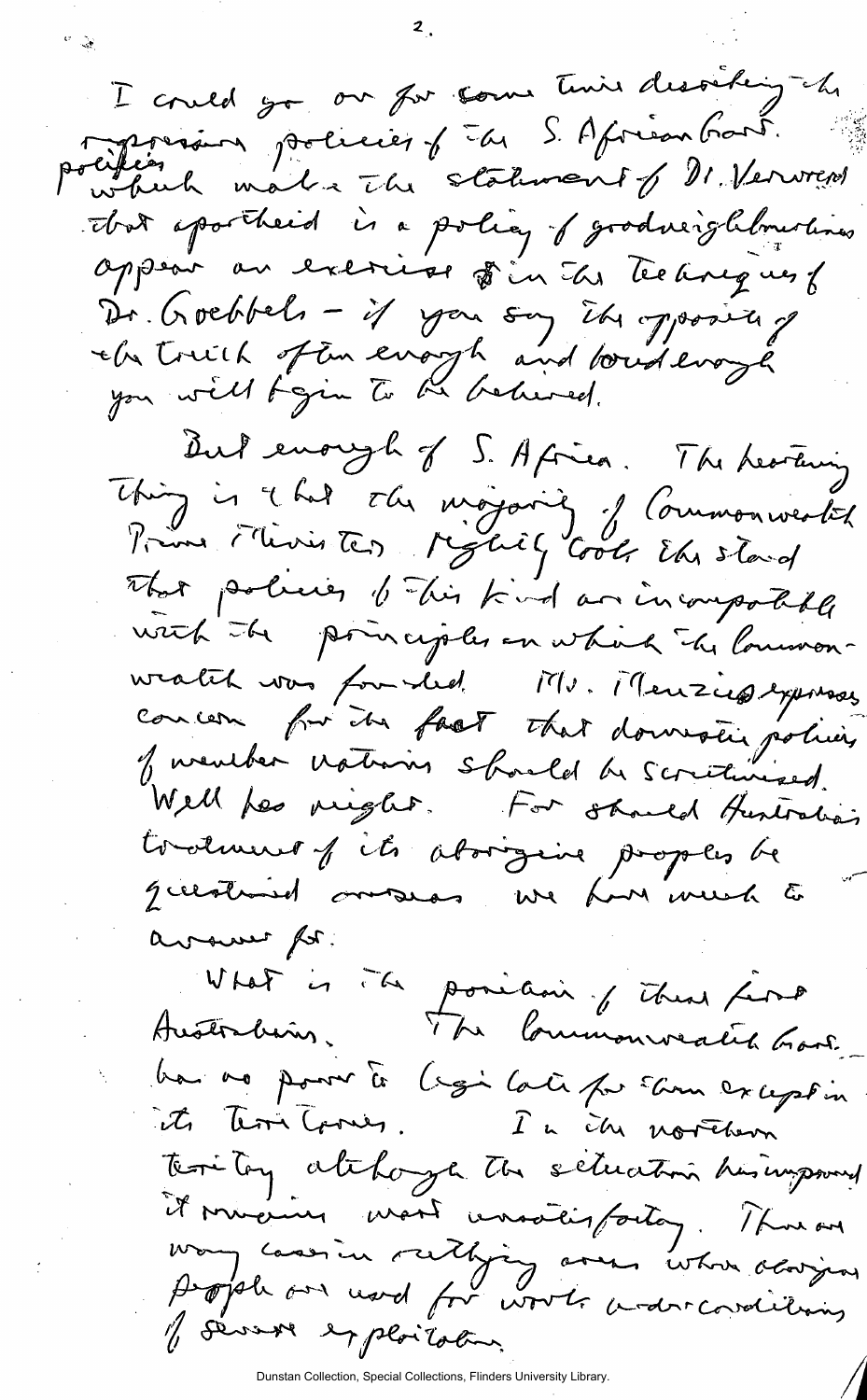$W$  ichen John, each Stock compass lows with regard to Es aborgers. Every State except Taxmania has sved lanz - in Taxouira Etre abigure proplement oborgina portern. Nambur of the State Cows regarding alonging place Them under server disadicitiens-in the reserve guide of posterting them. For instance, in South Australia, all people of aborgine clercent, no matter han parote - it could be as letter of one/32rd intérieur they obtain a special top exemption intermoorieze with alonging is not unlawful - it is unlawful for an exemptatorique mon or a Europeon To associate viel en Non exempt abiguin ans subject to The direction of the poster too, and all aborigin childress and ligally in The custody of the posterior. If anordina ritigen nyliste his children That mylles To prevoud from the custody of its formers<br>- Oborgine children can be heroend without this how hoved

Flinders University Library